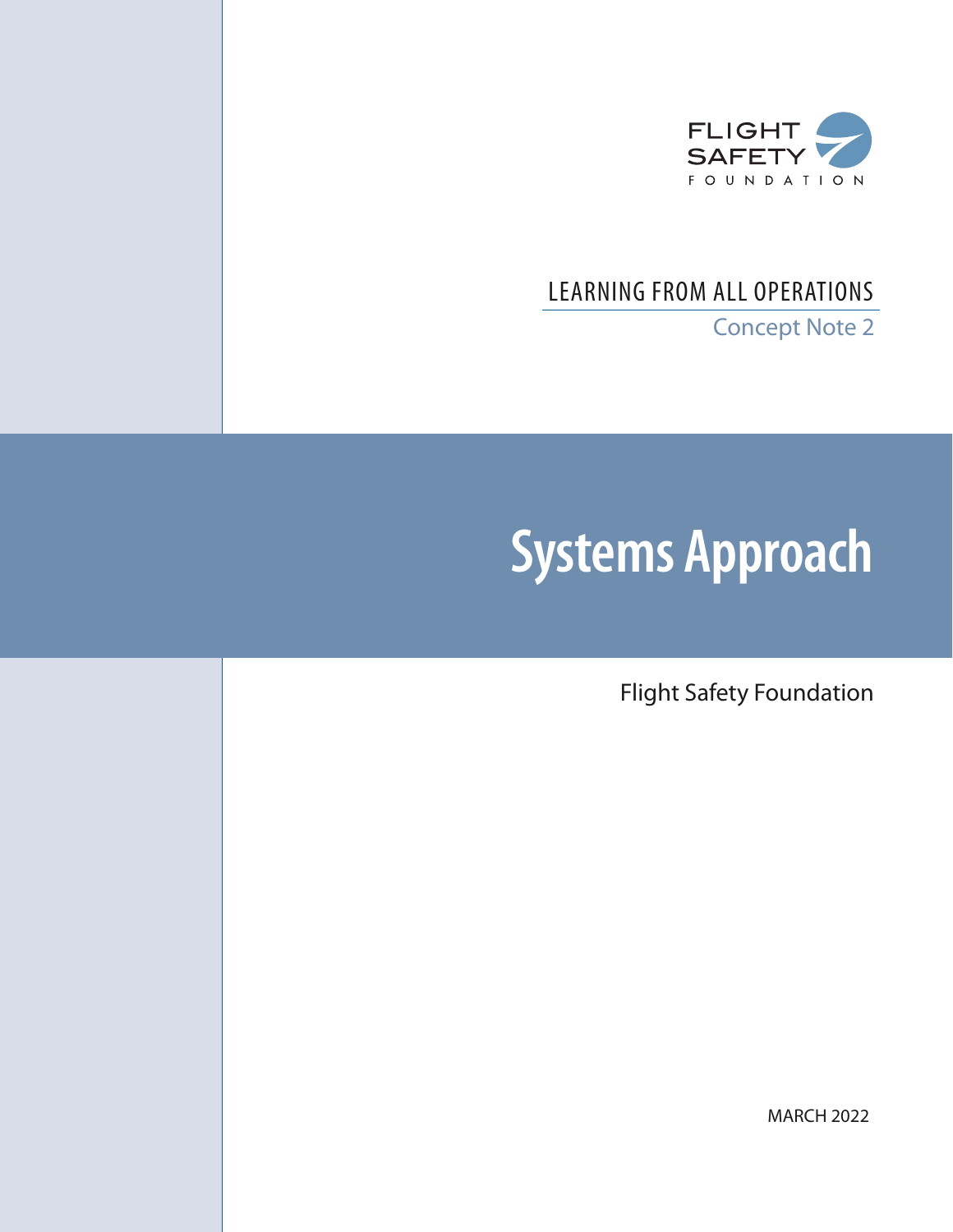

# **1. Viewing Operations as a System**

#### **1.1 System form and function**

The aviation environment is becoming more and more complex. In a complex environment, we ask more from the systems that operate in that environment and, as a result, the systems themselves often become complex as well (Sterman, 2002).

Learning in such a complex environment might not always be a straightforward exercise. To facilitate Learning From All Operations, it is useful to consider the collective, relevant aviation operations as a **system** (Ackoff, 1971). Aviation operations or any sub-part of them can be seen as dynamic systems with a defined boundary (International Civil Aviation Organization, 2018). This helps us to understand the operations' complexity (Kim, 1994). Learning From All Operations promotes understanding of and learning the system adaptations.

It is important to note that thinking of operations as a system is just an abstraction (Leveson, 2020) — it helps reduce the complexity by suppressing some of the contextual details, but these details may become important and should be reconsidered once a sufficient level of understanding is achieved.

Depending on what part of the operations we study, the system scope can be defined differently, for example:

- Flight crew functions during a particular time period for example during taxi-out at an airport;
- A flight from beginning to the end;
- An approach at one airport;
- All take-offs of a given aircraft type during a one-month period; or,
- One air traffic control (ATC) sector's operations during morning traffic rush period.

What the system does is a system **function** (Ackoff, 1971). An example of an advanced surface movement guidance and control system (ASMGCS) function is "surveillance," which provides identification and accurate position information on aircraft, vehicles and obstacles within the designated area of an airport.

The systems thinking outlined herein is built on the International Civil Aviation Organization (ICAO) definition of system: "*An organized, purposeful structure that consists of interrelated and interdependent elements and components, and related policies, procedures and practices created to carry out a specific activity or solve a problem.*" (ICAO, 2018)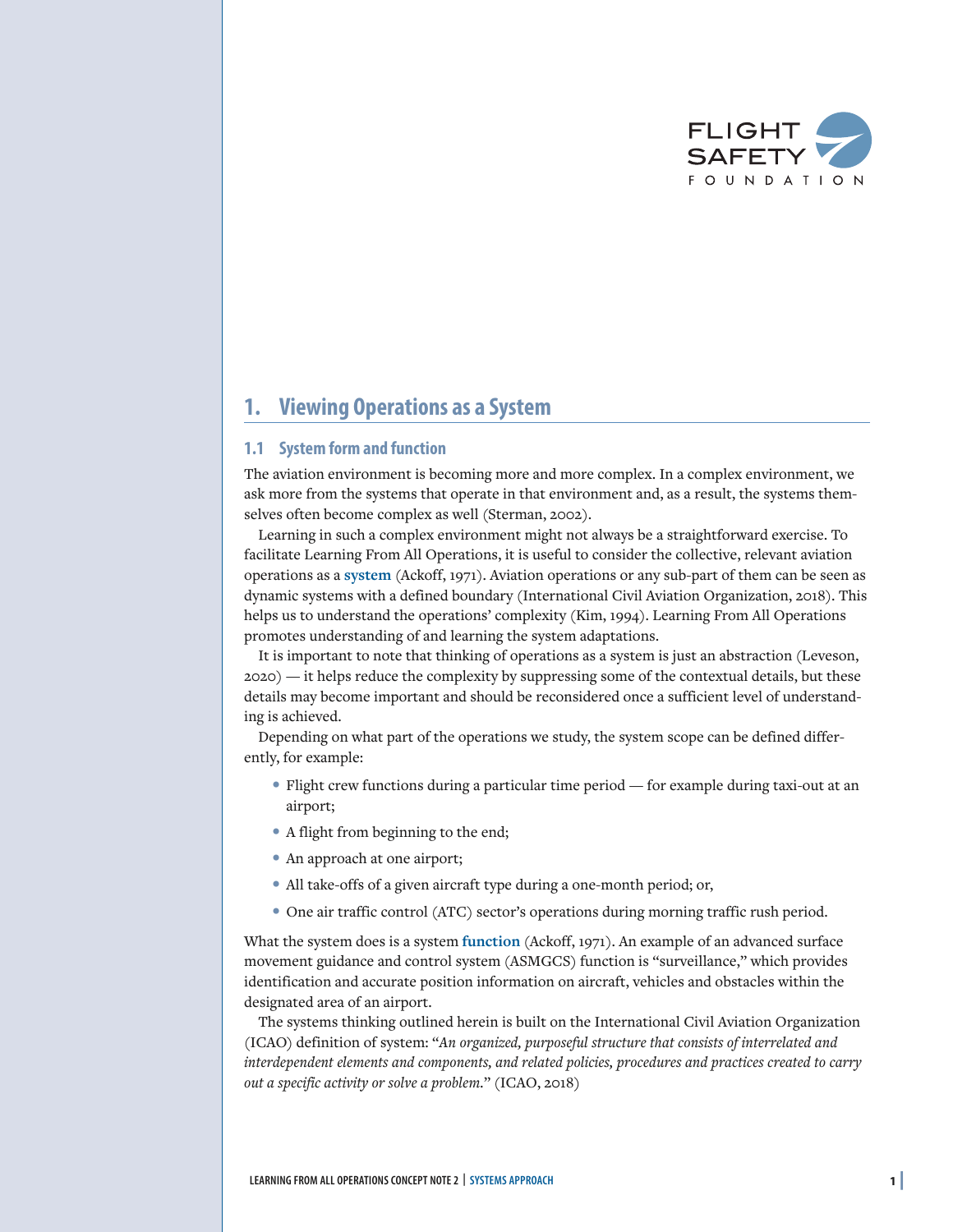Operations are not a coherently designed system. Unlike equipment or procedures that are to be used for a specific situation, operations are at times complex systems that are not designed (Dekker, 2011). For example, when it is intended to learn from landing operations at a certain airport, this includes interaction of the system "aircraft" with the system "air traffic control" and the system "airport". Even if specific elements of these systems are well designed, for example, use of automatic landing in low visibility, operations may at times appear as complex systems. Operations take place, shaped by cultural diversity, hierarchical gradients, varying standards and regulatory frameworks and adaptations to respond to pressures that sometimes lie beyond specifications or procedures.

#### **1.2 System boundaries and entities**

As shown above, the **boundaries** of the system are relative to how exactly the system is defined (Leveson, 2011). When we study a system, it is extremely important to rigorously define the system boundaries. Identifying the system boundaries is an important exercise because it brings an explicit elaboration of:

- What is in the system and therefore, what is within the control of the respective project or initiative;
- What is outside the system and cannot be controlled but needs to be coordinated; and,
- What is to be considered as a context which cannot be coordinated or controlled but should be considered and can be influenced over some longer time period.

What is inside the system boundary are the **system entities**. System entities include people, technology and procedures (International Civil Aviation Organization, 2018). A group of entities becomes a system when there are relationships, with the entities interacting to deliver the system functions. For purposeful systems, the entities cooperate to deliver the system purpose (Ackoff, 1971; International Civil Aviation Organization, 2018). For example, the purpose of air traffic control — the reason it exists — is to prevent collisions between aircraft. If the system entities act in their own self-interest and do not cooperate, the performance of the system degrades — in economics and game theory, this is called the **price of anarchy** (Papadimitriou, 2001).

The way we set the position of system boundaries defines what is inside and what is outside the boundaries and what the system will be. The boundaries are arbitrary and can be set depending on what we plan to study (Pruchnicki, 2019). When identifying the system boundaries, it helps to schematically represent them in a diagram. For example, in Figure 1 (p. 3) the red dotted line represents the system boundary for the system in question — in this case, a jet airplane. The entities inside the system that are considered important for the specific study are shown inside the system boundary, and those entities from the context that are relevant for the study are shown outside of the system boundary. The smaller box that is inside an entity box shows the individual function of the entity. For example, the entity "*Horizontal stabiliser*" provides the function "*Command pitch*" and the entity "*Engine*" provides the function "*Generate thrust"*. For this specific example, the "*Flight crew*" entity that provides the function "*Manage flight*" is considered to be an entity in the system context.

For simplicity of representation, the entity interactions are not shown in the figure. In general, showing both structure and interaction makes the system diagram too busy. Alternatively, the interactions can be illustrated in function interaction diagrams, or influence diagram maps, or be described in a table format.

One system can be a part of another, larger system. This is the "system of systems" idea (Ackoff, 1971). As described by the International Civil Aviation Organization (2018): "*A total system safety approach considers the entire aviation industry as a system. All service providers, and their systems for the management of safety, are considered as sub-systems*." The systems can also form layered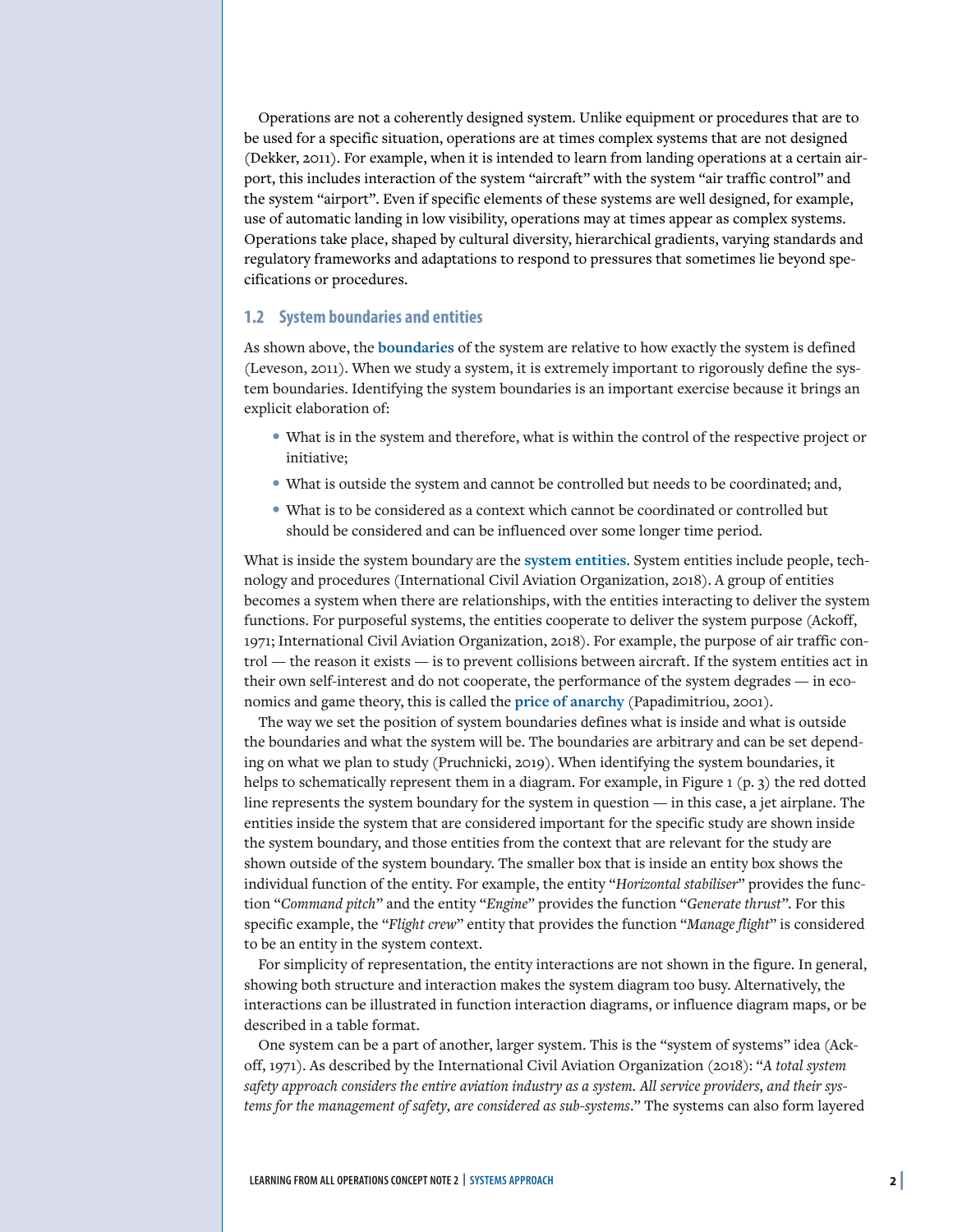

*Figure 1: Jet airplane system*

adaptive networks. For example, airports, air traffic control, flight dispatch, maintenance and air traffic flow control can interact as an adaptive network of systems.

A large part of understanding a system comes from understanding the network of interactions and interdependencies within the system and in the network of systems. As described by ICAO (2018), "*Often, a "system" is a collection of systems, which may also be viewed as a system with subsystems. These systems and their interactions with one another make up the sources of hazards and contribute to the control of safety risks*".

As described above, the way boundaries are set to define what is inside and what is outside the system is dependent on the question of interest. For example, we may wish to study flight crew interactions in the cockpit and with the aircraft. In this example, the system includes a flight crew and an aircraft, the boundary is the aircraft, and everything outside the aircraft is part of the environment of the system (Figure 2). In this example the system "*Jet airplane*" from Figure 1 is part of another, larger system — "*Flight*" which also includes the entity "*Flight crew*".



## *Figure 2: Flight as a system*

But if we would like to study the function controller-pilot data link communication (CPDLC), then the system boundary will change and expand to include "*Flight crew*", "*Airborne CPDLC infrastructure*", the "*Ground CPDLC infrastructure*" and the "*Air traffic controller*" as the system in question (Figure 3, p.4).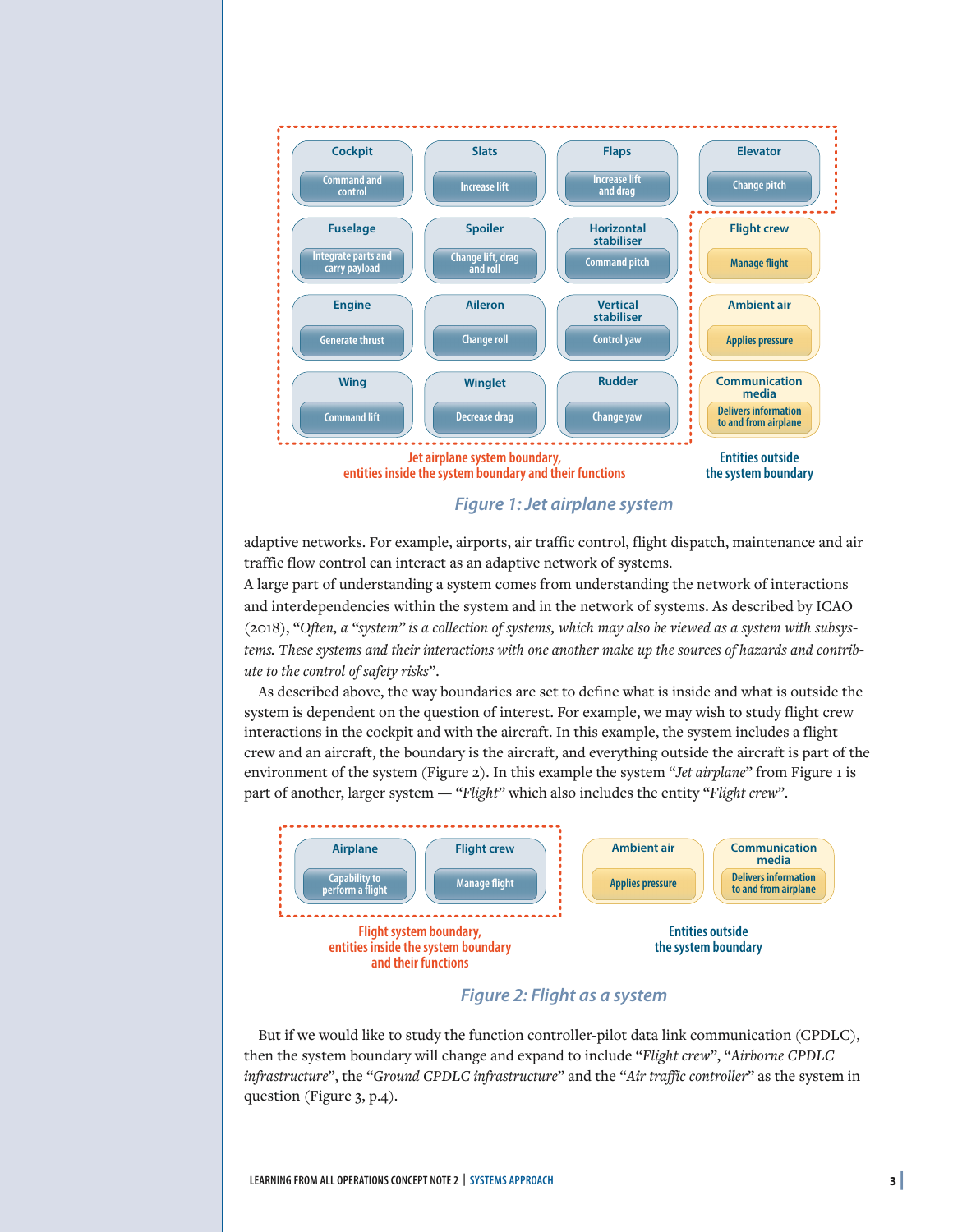

#### *Figure 3: Controller-Pilot Data Link Communication (CPDLC) system*

The presence of a human in a system presents unique opportunities and challenges (Sterman, 2002), including an intrinsic capability to learn and adapt, as well as sensitivity to a wide array of pressures and trade-offs of performance over different time horizons. This results in system behaviour that is less predictable.

Another effect of having a human in the systems is that the characteristics of system success and for system undesired behaviour can be quite different. That is, some studies (Herzberg, 1959; Buckingham, 1999) point out that factors that de-motivate people are not always just the opposite of the factors that motivate them. For example, factors like job security, salary and vacations are poorly associated with job satisfaction and motivation, though job dissatisfaction results from their absence.

#### **1.3 System sharp end and system blunt end**

Operations can be depicted as a system that has a **sharp end** and a **blunt end** (Reason, 1997). The sharp end includes parts of the system that are in immediate and direct interaction with flight operations. The sharp end includes pilots, air traffic controllers, operational processes and the technology used to perform the operational processes at a tactical level.

The blunt end of the system includes everything that is not on the sharp end. Depending on what the study objective is, the blunt end may not be restricted only to within an organisation. The blunt end may include corporate management, technology suppliers, regulators, policymakers, government, international organisations and society.

Most of the demands, resources, incentives and constraints that the sharp end practitioners are confronted with are controlled and created at the blunt end of the system. In this way, the blunt end is either an enabler or an inhibitor for the resilient performance of the sharp end (Woods, 2010).

Safety and operational resilience are tactically created at the sharp end as practitioners interact with operations, using the available resources and responding to different pressures (Rasmussen, 1997; Woods, 2010). There are always pressures associated with operations (Rasmussen, 1997; Woods, 2015). In the vast majority of cases, the sharp end manages pressures and sustains system operations without any undesired outcome. The sharp end anticipates and responds to demands, accommodates variation and change, leverages opportunities and copes with unforeseen issues and surprises. This is sometimes done by closing the gap between plans, procedures and rules with the actual conditions encountered in real operations. **Learning From All Operations promotes understanding of and learning from sharp end adaptations regardless of their outcome.**

Operational adaptive processes happen at the sharp end but they are connected to and can be traced to processes at the blunt end. Often there is a significant time lag between the processes at the sharp end and the processes at the blunt end.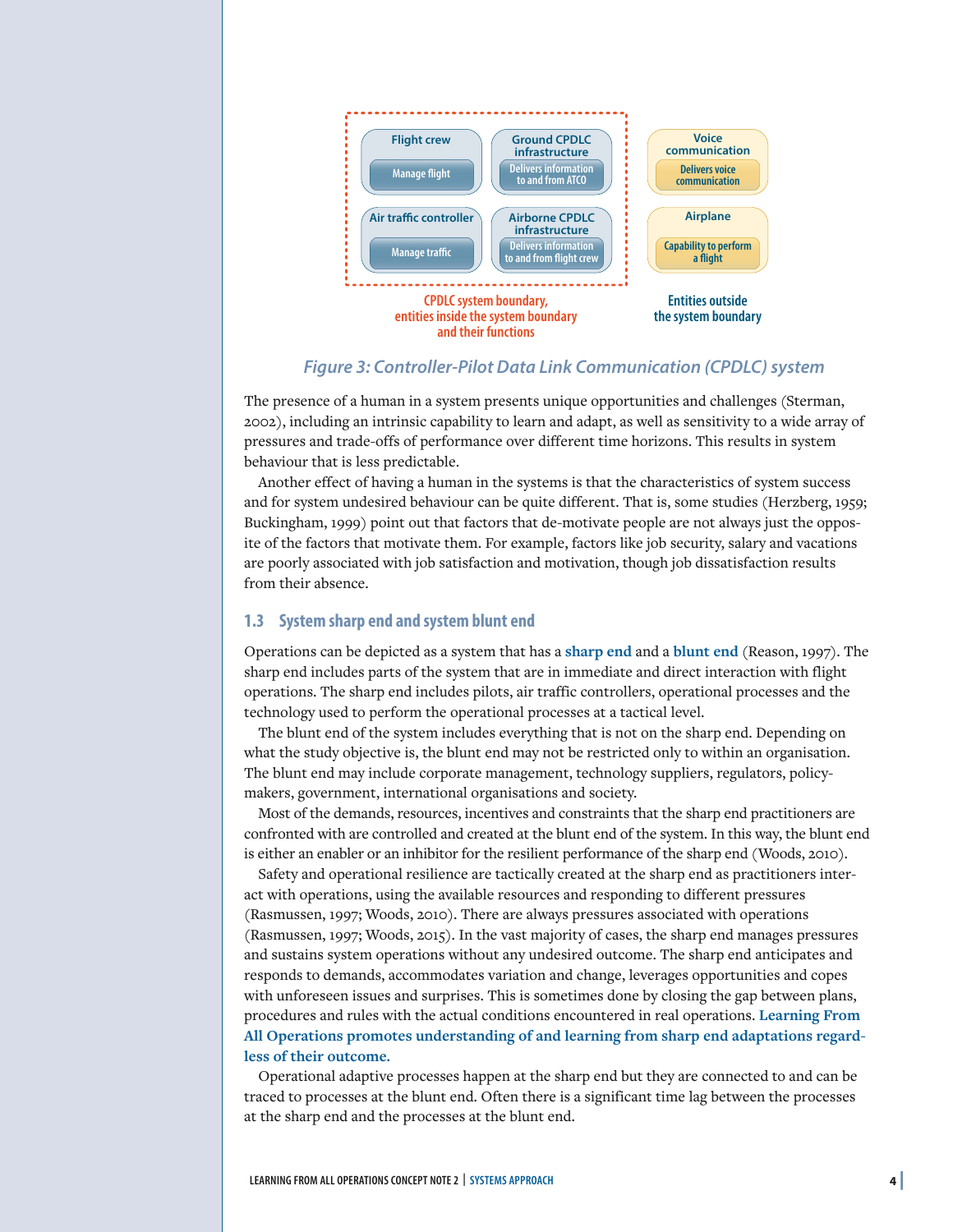When a system is designed or analysed at the blunt end, the decision-making process is often performed with more time available and through top-down analysis of the environment, objectives, functions and system capacity. This approach is called **global rationality** (Simon, 1972). In contrast, decisions at the sharp end are made on a tactical level, often with limited time and information. In such situations, people do things that make sense to them given their goals, understanding of the situation and focus of attention at that time. This approach is called **local rationality** (Simon, 1972; Woods, 1999) and is performed by:

- Using local human-based heuristic strategies like approximate optimisation (reducing the complexity of the situation so that the decision-maker can handle it), satisficing (settling for a satisfactory, workable solution rather than an optimal solution) and framing (making a decision based on how the information is presented); or
- Using local technology-based strategies like gradient descent optimisation.

## **2. System dynamics**

#### **2.1 Emergence**

The function of a purposeful system is not just a sum of the functions of the system entities (Kauffman, 1980). It is **emerging** as a result of the **interactions of the system entities** (Ackoff, 1971; Leveson, 2004; Hollnagel, 2006). In fact, this is why we bring the entities together — to interact and fulfil a purpose (Kauffman, 1980). But the benefits of these interactions can come at a price. The interactions of the system entities and system functions give rise to the emergence of other system phenomena — safety, reliability, performance and also undesired emergencies. The system can fail even when all the entities and interactions function well — for example, because of design omission or changes in the system context.

Even for a system with just few entities, the interaction of the system functions can become rather complex. Emergence occurs when the functions of entities interact through the functional relationships. For the example in Figure 3, the system function "CPDLC communication" emerges from the interaction of the system entity functions, and it is not depicted in this level of system representation. This "CPDLC communication" function cannot be attributed to just one of the entities or to be understood as a simple sum of the entities' functions.

The interactions of the system entities are not always easy to understand as changes introduced at one entity of the system can propagate fast and far in the system and also spread in selfaffecting loops. Basically, there are three ways to understand the emergence of system phenomena, and they involve Learning From All Operations:

- Learning from available information from the past learning by precedent;
- Performing trials; and,
- Building and using system models for example simulations.

If none of these three ways is feasible (for example, for unprecedented systems) then the only way to predict emergence is through involving people at the front end, like pilots and air traffic controllers, to reason about the system and its functioning. Involving front end professionals is, of course, also a necessary step in the other three ways to understand emergence.

Although many situations in aviation operations are predictable, some of the emergence will remain unpredictable and unknowable before the fact. Emergence may not be a result of a limited and understandable number of interactions but may result from myriad cumulative adjustments that reach a tipping point (Fiksel, 2015). Or, interactions can be triggered by an improbable or previously unknown event.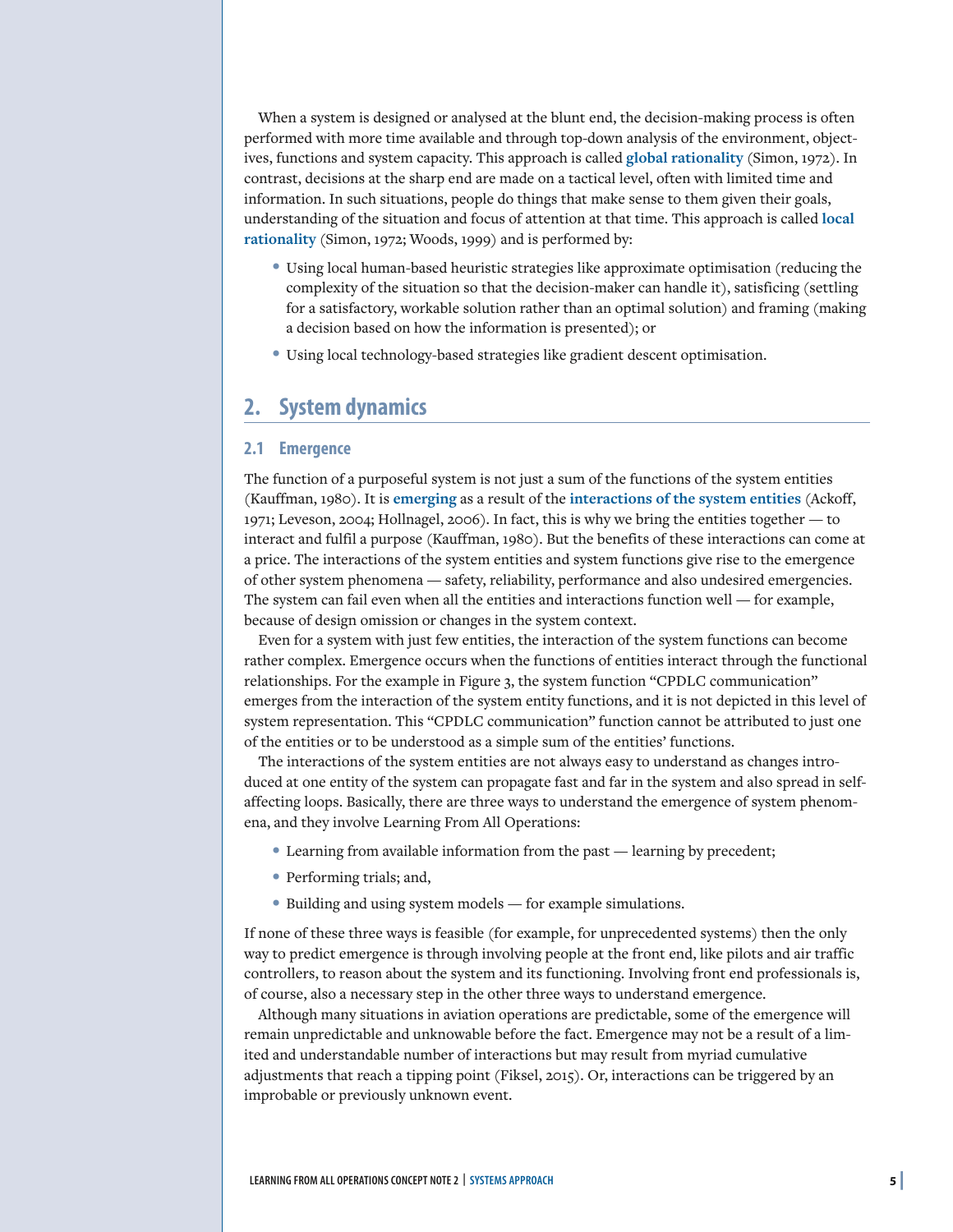Purposeful systems "are more than the sum of the entities" — the ability of an aircraft to fly cannot be attributed to some sum of the entities' functions but also to their interaction. Looking at the system through the system entities' interactions is **holistic thinking**. This is different from "reductionist" thinking — separately studying the behaviour of each entity. Holistic thinking derives properties of parts from properties of the whole that contains them (Ackoff, 2004). Without considering the interactions, improvement in the performance of the system entities taken separately may not improve performance of the system as a whole.

#### **2.2 System states**

To understand the dynamics of system operations, it is useful to look at the states that the system can have along certain time periods. The state of a system at any moment is **the set of relevant properties** which the system has at that particular time (Ackoff, 1971). For example, the flight parameters, the distance between conflicting aircraft, the friction of tires on a runway surface, the remaining runway length, or the level of alertness of air traffic controllers.

As a system, aviation operations have an unlimited number of properties. But only some of these properties are relevant, considering the objectives of any specific study (Ackoff, 1971). Different Learning From All Operations studies will have different relevant properties, and the number of relevant properties may vary (Leveson, 2020).

In general, the operational system state can be defined in relation to a set of **multiple parameters in the system performance space** (Ackoff, 1971; Leveson, 2004; Hollnagel, 2006). The values of the relevant parameters will constitute the state of the system (Ackoff, 1971). During operations, the system dynamically transitions through the system states, which means that the values of the relevant parameters will change.

Depending on how exactly the system is defined, the system state can represent an entire flight as well as a certain aspect of an individual flight (e.g., loss of separation during this flight).

An example of the system states and their transitions is shown in Figure 4. Here the system that is studied is "Flight crew", and the selected relevant parameter is "One pilot level of alertness". As shown in the example, the alertness of the pilot transitions through several operating states. Initially, the level of alertness may increase to different states, depending on the factors that affect it, including the operational situation. It subsequently gradually decreases following the disappearance of the specific operational situation stimuli.



*Figure 4: One pilot level of alertness example*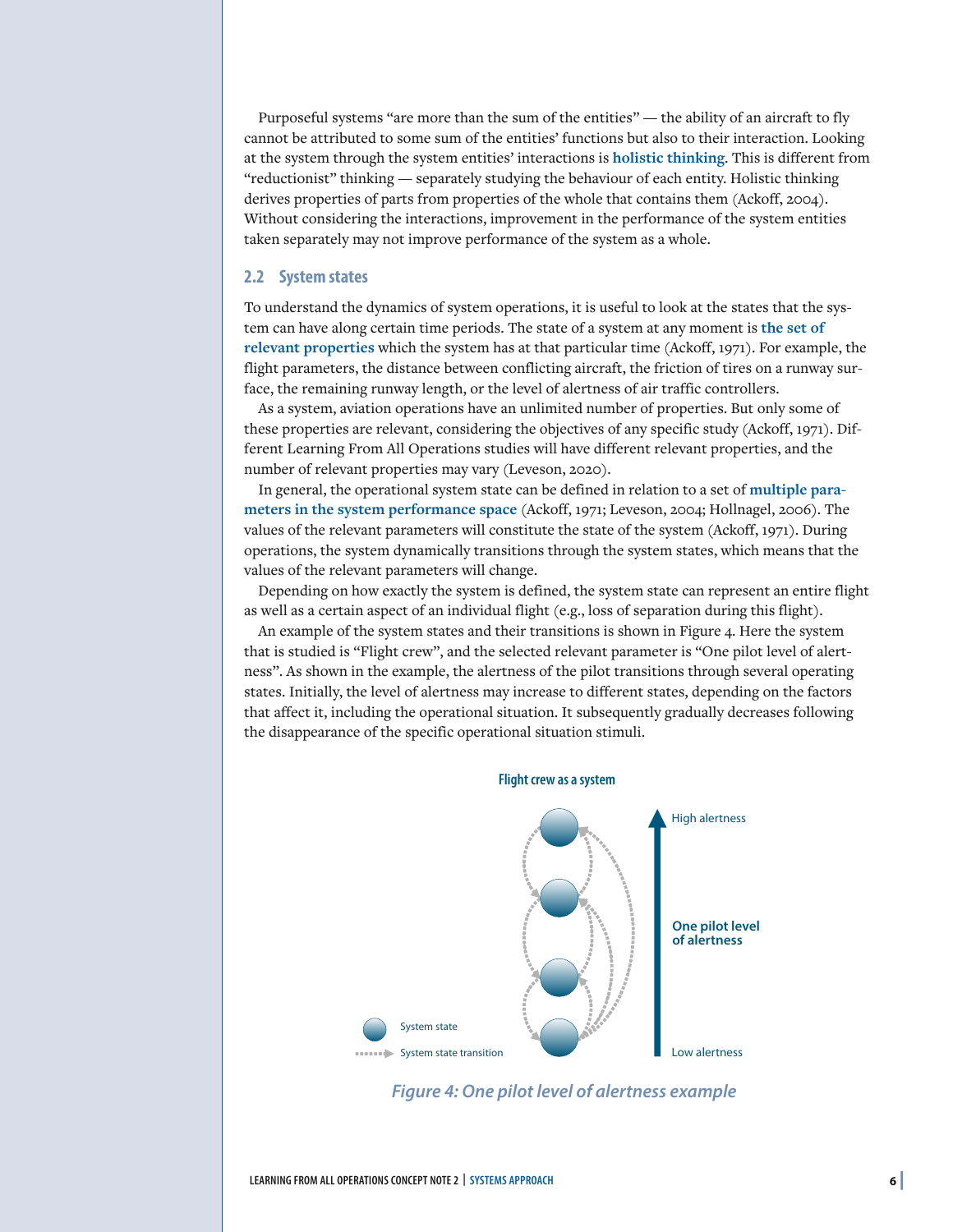System states may also represent some combination of more than one safety relevant parameter:

- Two parameters: flight envelope (a combination of speed and altitude); and,
- Multiple parameters: approach stabilisation criteria (SKYbrary, [Stabilised Approach](https://skybrary.aero/tutorials/stabilised-approach)).

An example of system operating states represented by two relevant parameters is shown in Figure 5. In this example, the performance space is the airplane altitude envelope and the relevant parameters are the airplane speed and the altitude. The operating point of the aircraft transitions throughout certain states within the defined performance space from take-off and initial climb, through MACH climb, cruise, initial descent, approach and landing.



*Figure 5: Flight envelope example*

Depending on how exhaustive the study is, a system state can represent the operations as a whole, as well as certain aspects of this operations (e.g., the "risk of mid-air collision" for the whole operation).

Some of the system states will be **hazardous states** (Leveson, 2011). These are system states for which the level of control the system has in respect to safety becomes marginal. This is similar to the threat and error management (TEM) "undesired aircraft states" such as:

- Proceeding towards the wrong runway;
- Incorrect systems configuration; and,
- Unstable approach.

A hazardous aircraft state may arise because system adjustments are insufficient or inappropriate rather than because something fails (Hollnagel, 2006). Some research shows that, without continuous improvements, the systems will tend to migrate towards states with higher risk (Leveson, 2011). Some of this migration can be anticipated and addressed during system design. During system design and development, hazard analysis is used to identify hazardous states and to identify how the system can transition into the hazardous states (Leveson, 2020). Design strategies involve:

• Eliminating the possibility of a hazardous state;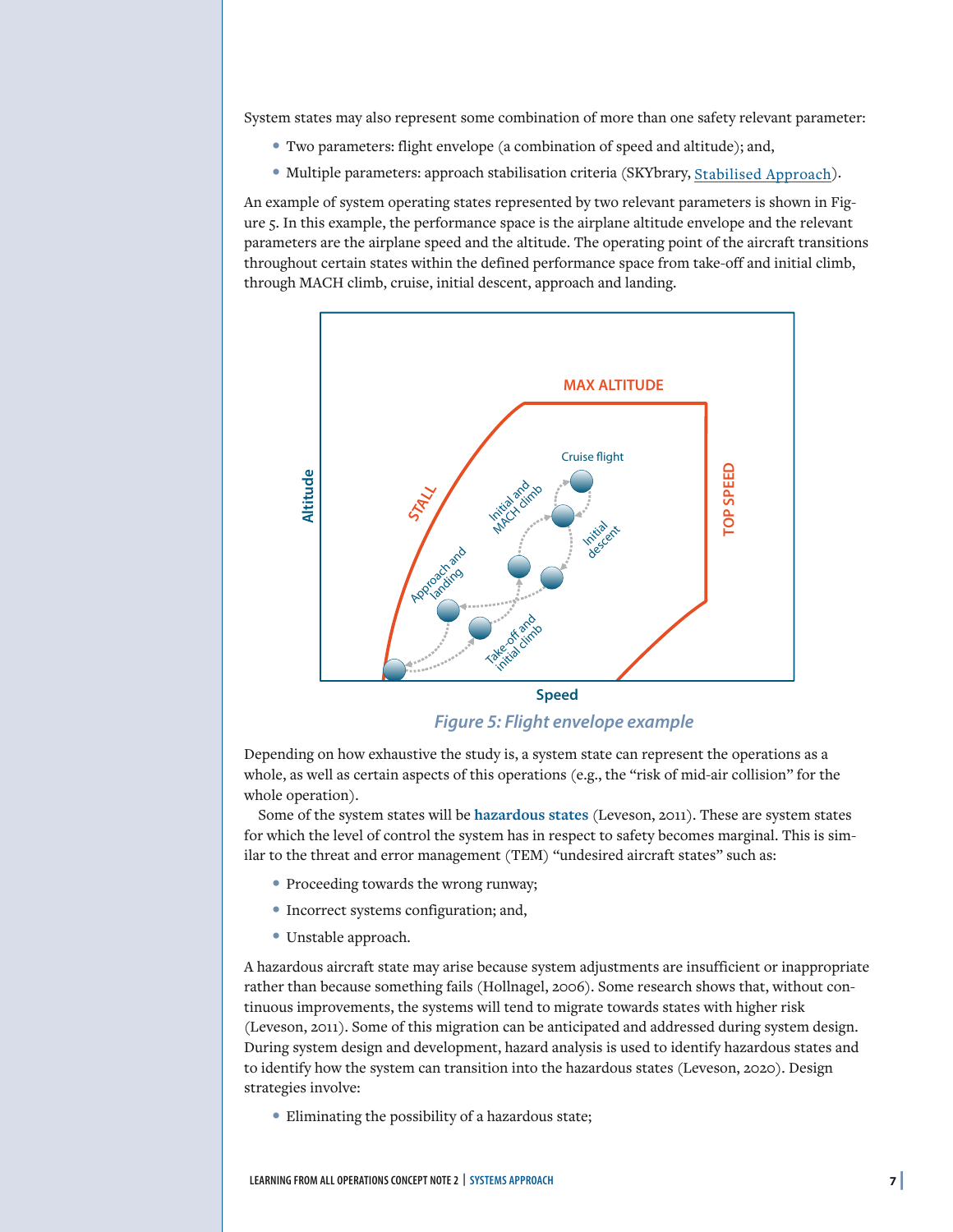- Preventing the system from transitioning to hazardous states;
- Reducing the occurrence of hazardous states;
- Providing system capabilities to recover from the hazardous states; and,
- Ensuring mitigations in terms of accident prevention or loss reduction once the system transitions to a hazardous state.

However, as **operations are only partially designed**, some of the hazardous states and the ways the system can get into those states will not be identified during system design and development. Additionally, complex systems may have so many potential states that exhaustively analysing all of them before system use may not be feasible (Leveson, 2011). Learning From All Operations helps to address the hazardous states and transitions that were not identified during design by learning and analysing the potential to adapt to what is encountered, even if it is unanticipated, unexpected or unpredicted.

# **3. Acknowledgements**

This work was funded under grant and cooperative agreement 80NSSC21M0187 from the National Aeronautics and Space Administration's System-Wide Safety Project, part of the Aeronautics Research Mission Directorate's Aviation Operations and Safety Program.

This note was drafted by Tzvetomir Blajev from Flight Safety Foundation and by Dr. Jon Holbrook from NASA. Thank you to the members of the Flight Safety Foundation's Learning From All Operations Working Group, who contributed to the ideas and clarity of this report: Valerie Stait, Cathay Pacific Airways; Captain Tom Becker, TUI Fly; Captain Nick Peterson, American Airlines; Milena Studic, Skeyes; Captain Brian Teske, Delta Air Lines; George Hodgson, Southwest Airlines; Dr. Ricardo Patriarca, Sapienza University; and Captain Bertrand de Courville. Suggested citation: Flight Safety Foundation. (2022). Learning From All Operations Concept Note 2: Systems Approach.

#### **References**

- Ackoff, R. L. (1971). Towards a System of Systems Concepts. Management Science, 17(11), 661–786. doi:10.1287/mnsc.17.11.661
- Ackoff, R. L. (2004). Transforming the Systems Movement. 3rd International Conference on Systems Thinking in Management.
- Buckingham, M., Coffman, C. (1999). First, Break All the Rules: What the World's Greatest Managers Do Differently, Simon & Schuster.
- Fiksel, J. (2015). Resilient by Design. Washington, D.C.: Island Press.
- Herzberg, F, Mausner, B.; Snyderman, B. (1959). The Motivation to Work (2nd ed.). John Wiley.
- Holbrook J. B., Stewart, M. J., Smith, B. E., Prinzel, L, J., Matthews, B. L., Avrekh, I., Cardoza, C. T., Ammann, O. C., Adduru, V., & Null, C. H. (2019). Human performance contributions to safety in commercial aviation. NASA/TM-2019-220417. Retrieved from: https://ntrs.nasa.gov/ api/citations/20190033462/downloads/20190033462.pdf.
- Hollnagel, E., Woods, D. D., & Leveson, N. G. (2006). Resilience Engineering: Concepts and Precepts. Aldershot, UK: Ashgate.
- International Civil Aviation Organization (ICAO). (2018). Doc 9859: Safety Management Manual. Fourth Edition 2018. Montreal, Canada.
- Kauffman, D. L. (1980). Systems One: An Introduction to Systems Thinking. Future Systems, Inc.